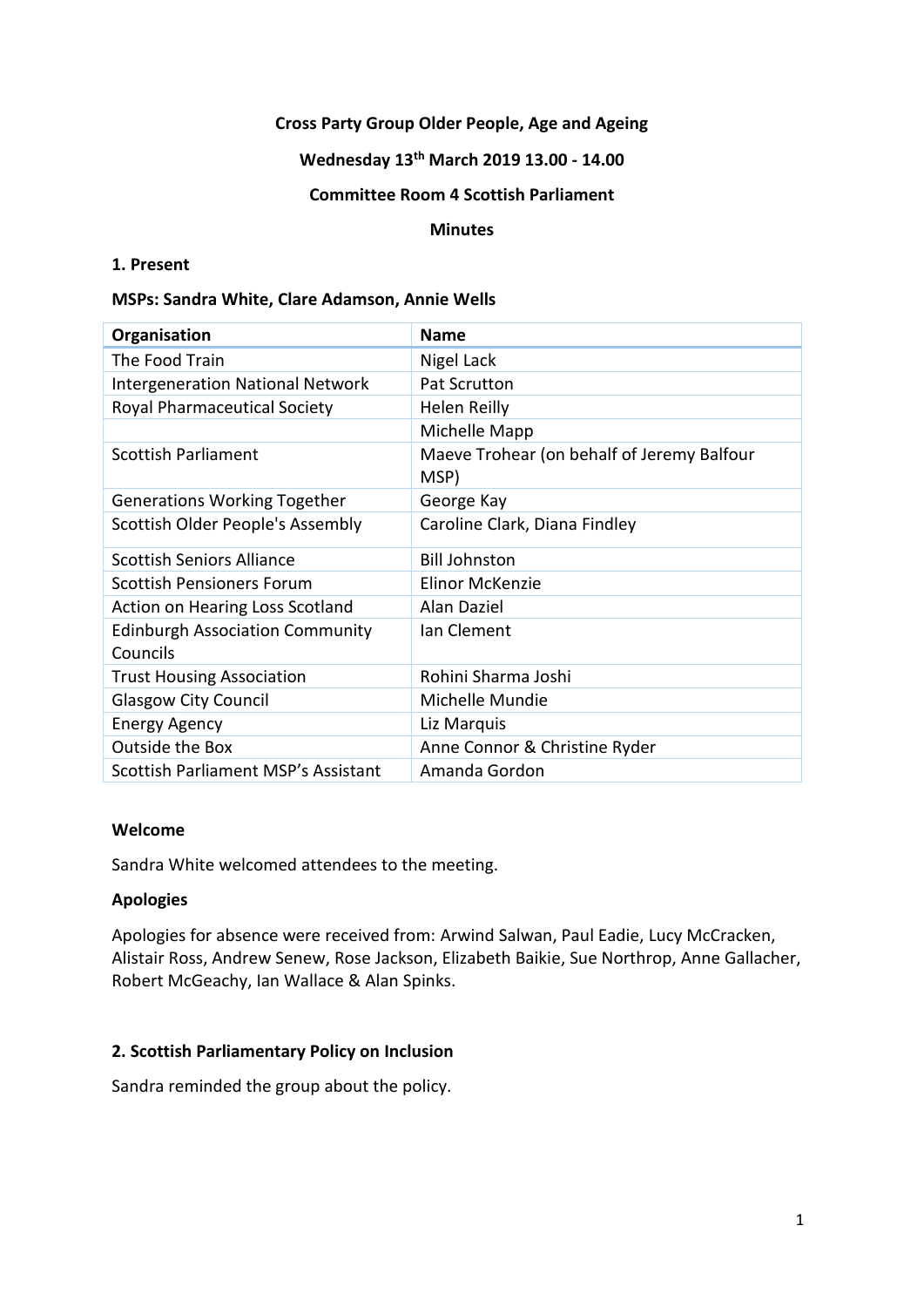# **3. Note of previous meeting**

Minutes of the Joint Food & CPG on Older People, Age and Ageing meeting held on the 16<sup>th</sup> January 2018 meeting were accepted as accurate. It was agreed that this was a very interesting meeting with good discussions and several action points.

Sandra commented that the presentation from Brian Slater at the last meeting of the Older People CPG in December was excellent and clarified lots of points.

# **4. Matters Arising**

Joint meeting with CPG Food

- The Convenors are writing to the Equalities Minister inviting her along to speak to both groups. This will be in the next parliamentary session.
- A letter has also been written to the Cabinet Secretary for Health
- So far there is no mention of food and the importance it plays in a draft policy framework. A letter from the CPG will be sent to the Minister to highlight the importance of these needs.

Matters on Health & Social Care

- Sandra to raise concerns of the group on maintaining social connections and the impact on people's health with Health and Sport Committee
- Look at organising an extra meeting on the subject and invite members of the Health Committee along

## **5. Presentations**

The group heard short presentations from the invited guests, which were followed by a question and answer session.

**Michelle Mundie,** Housing and Regeneration Services, Glasgow City Council. Michelle explained that Glasgow City Council is extremely concerned by the change in the vulnerability age threshold from 60 to 75 as the life expectancy for Glasgow residents is much lower despite improvements in life expectancy for men and women in the last 15 years. Although improvements have been made, life expectancy in Glasgow remains significantly lower than in Scotland. The average life expectancy in Glasgow is 71.6 years for men and 78 for women.

The Equality Impact Assessment accompanying the Fuel Bill provides an analysis of the current and proposed definition of fuel poverty using 2016 SHCS data. This shows:-

- A reduction in the total number of households in fuel poverty from 649,000 to 584,000.
- A reduction in the number of older households considered fuel poor from 311,000 (40.6%) to 174,000 (22.8%).
- A reduction of fuel poor households in the owner occupier sector from 296,000 (37.1%) to 140,000 (17.6%).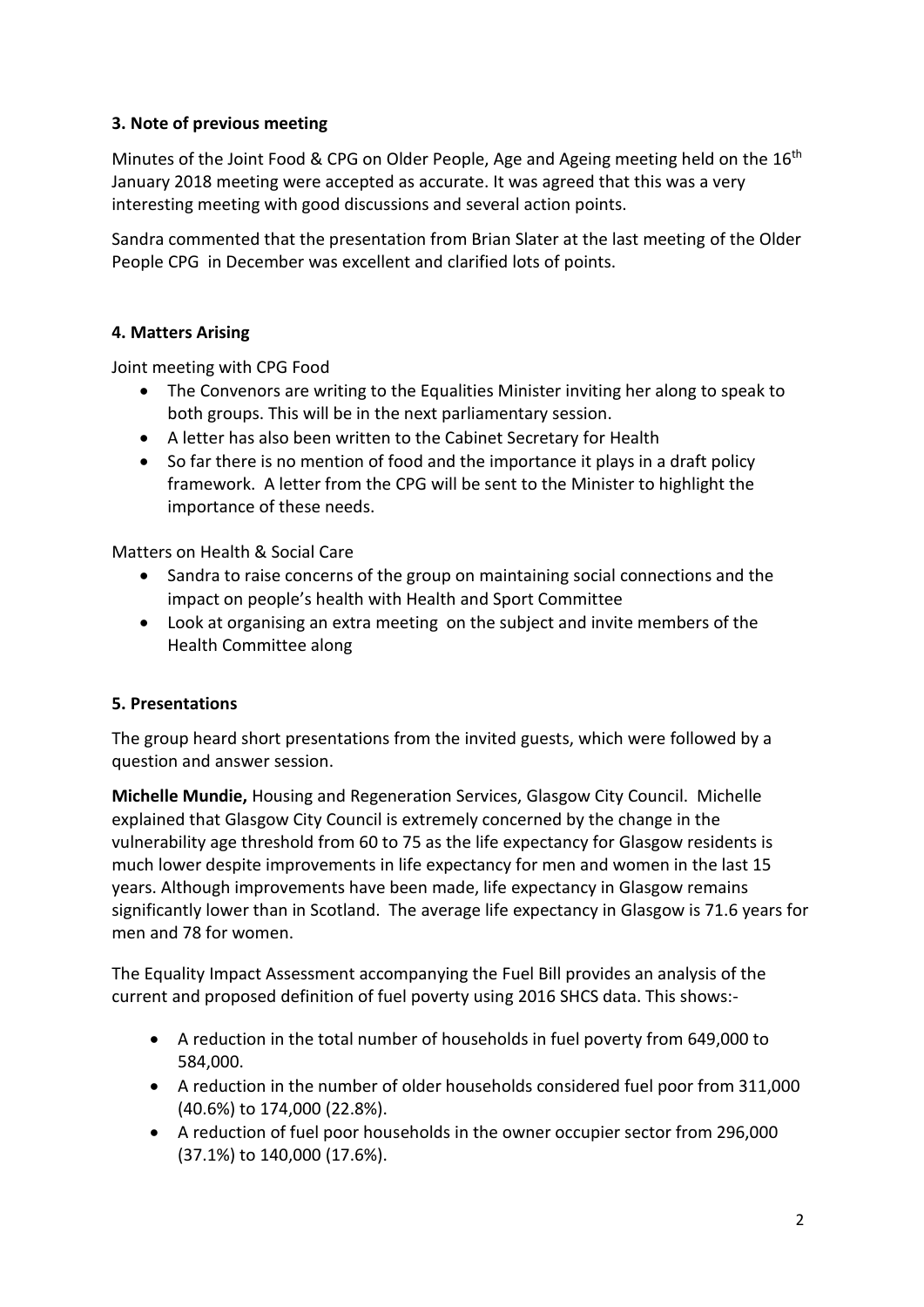• A significant increase in the number of family households in fuel poverty from 66,000(12.2%) to 118,000(21.6%).

Glasgow City Council has compared the findings from the most recent Scottish House Conditions Survey (2015/17) which takes account of the change in methodology and compared this to the previous survey (2014/16). This shows:-

- An overall reduction in fuel poverty in Glasgow from 27% to 21%
- Family households in fuel poverty reducing from 24% to 11% (13% reduction)
- Older households in fuel poverty reducing from 32% to 27% (5% reduction)

What this means for Glasgow is that fuel poverty is still much more concentrated in older people households.

Whilst Glasgow City Council agrees in principle with the proposal to set a new statutory target to eradicate fuel poverty however it anticipates difficulties with the delivery, particularly to older people including older people are reluctant to provide financial information; they can't always be bothered with the hassle even if it means a reduction in their fuel bill; don't believe they qualify for schemes or don't want to be a burden; they are reluctant to borrow funds for measures; they get anxious about people coming into their home and have difficulty with the number of different people who may come into their home to install an energy efficiency measure it could be up to 7 different people.

Other more general reasons include the funding of essential repairs. There is no point in installing loft insulation if there is a hole in the roof. The condition of pre 1919 properties in Glasgow is a particular issue regardless of the tenure and age of the occupant. Some tenements require in excess of £500k of essential repairs which can be more than the value of the property. This is before any energy efficiency improvements. Negative equity and lower incomes in the owner occupied sector**.** There is an expectation that owners will pay for energy efficiency measures to their property however negative equity and low incomes makes it difficult to participate in improvement schemes. New rules on properties owned by private landlords mean than energy efficiency measures cannot be installed to more than one property owned by a private landlord. If the landlord has more than 4 properties, they are not eligible for grant funding at all. Mixed tenure blocks add complexity and challenge to area based schemes and some non-traditional properties require a more expensive structural solution. A full grant will only cover about  $1/3<sup>rd</sup>$  of the cost leaving the owner to find the rest but only saving approximately £350 per year meaning the payback for the measure would be about 50 years.

Michelle finished by saying that so far Glasgow City Council has delivered energy efficiency measures to over 11,031 properties at a cost of over £95m saving each household on average £300 per year on their fuel bills.

**Liz Marquis**, Director of the Energy Agency. Liz explained that the Existing Homes Alliance is a broad coalition of housing, environmental, anti-poverty, energy advice and industry organisations arguing for an ambitious programme of low-carbon refurbishment of Scotland's homes. The intention is to reduce fuel poverty and cut greenhouse gas emissions.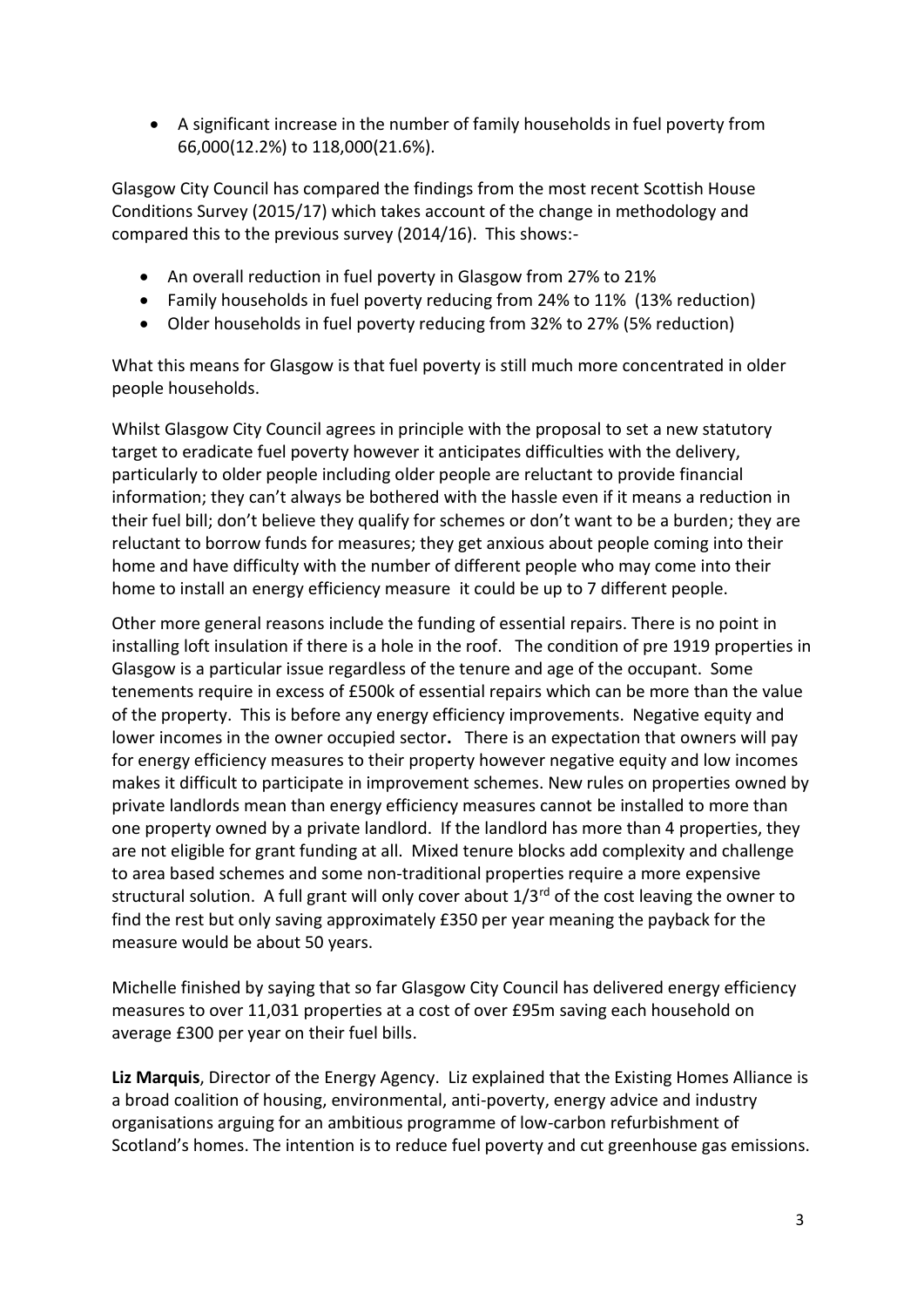More than a quarter of Scottish households are still living in fuel poverty, this is similar to the proportion who faced cold homes a decade ago. Over a million homes fall below the energy efficiency standard needed for our health by raising all homes to a higher energy performance standard more households will be out of fuel poverty and fewer people will be at risk of falling into fuel poverty.

The Energy Agency has been delivering insulation schemes for many years. We currently manage the Scottish Government Council funded schemes in south west Scotland. In the last seven years the Energy Agency has delivered 6,500 installs (predominantly external wall insulation) utilising £48.5 M of public funds on all house tenures.

The 2016 report of the Scottish Rural Fuel Poverty Task Force recommended that an additional form of support should be provided to help those living in rural areas to move out of fuel poverty.

Liz explained in Dumfries and Galloway a 2 year funded project is making huge impacts, they are using local contractors and the project provides additional help and support. The monitoring and evaluation is carried out on the back of the Area Based Schemes but are a result of close working with the health sector who carry out detailed data analysis. As mentioned in Michelle's presentation about multiple visits for the funded schemes we are very clear that a named project worker acts as the main contact point for the householder. The householders are often vulnerable and live in areas of high deprivation.

Liz finished off with an example of how the Energy Agency helped one gentleman: The Home Energy Assistance Scheme received a referral from Home Energy Scotland for a householder they were unable to help. A gentleman had inherited the property he lived in some years ago but had no heating or hot water. He was living in one room with an electric fire as his only source of heating and the cost of this was more than he could afford. The majority of rooms in the house also suffered from condensation issues as they were not being heated. After receiving the referral a project officer contacted the gentleman to arrange a home visit with himself and a support worker. Qualification of the scheme was established and an Energy Efficiency Report (EPR) on the property was produced which gave a SAP rating of 29.The boiler was old, inefficient and broken and there was no room thermostat. Contact was made with Gas Safe heating engineers to obtain quotes. Within one week quotes were received and a local contractor was instructed to go ahead with the work. Four days later the boiler and room thermostat were installed and old inefficient lightbulbs were replaced with 10 LED bulbs. A return visit from the Project Officer offered assistance on using the boiler and controls. The gentleman is delighted with the improvements which have been life changing. He is looking forward to being warm in his own home at a cost he can now afford. He is also looking forward to being able to use the other rooms. This scheme, funded by Dumfries & Galloway Councils Tackling Poverty funding, has improved this gentleman's quality of life by making his home warmer and taking away his worry of trying to be warm and comfortable. His SAP rating has now increased to 42 and he no longer has condensation problems.

The presentations were followed by a discussion on the current housing strategy, environmental issues, the data being captured, funding of these schemes and how future proof it and private landlords.